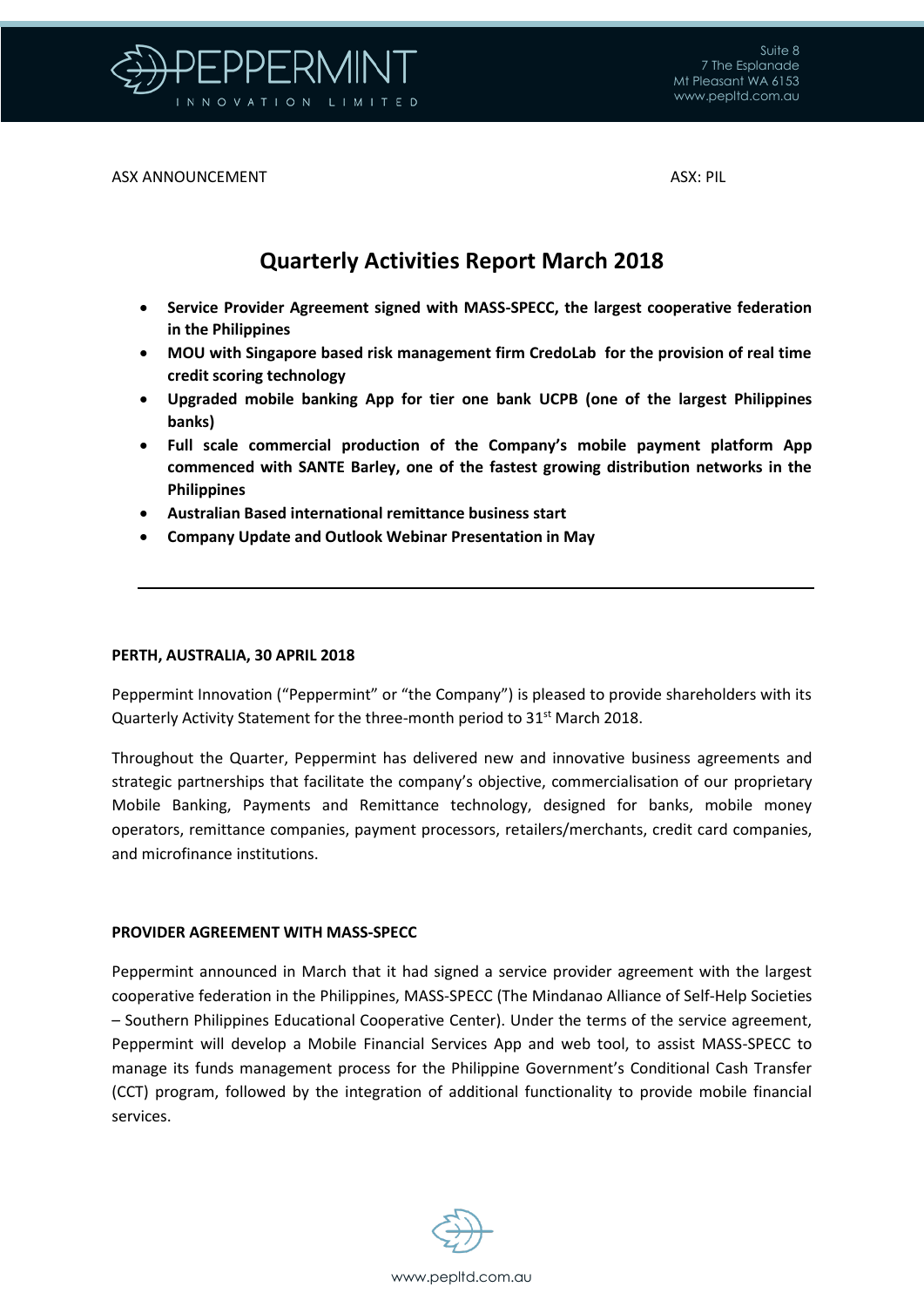

MASS-SPECC has more than 300 affiliated primary cooperatives and over 1 million individual members. The CCT program provides financial support to poor Filipino families to assist in payment for vital health and education requirements

The technology solution provided by Peppermint allow MASS-SPECC to effectively monitor and efficiently manage its distribution of funds for CCT activities and most importantly, allows MASS-SPECC to facilitate CCT services in other areas

#### **MOU WITH CREDOLAB**

In February Peppermint entered into a MOU with Singapore based risk management firm CredoLab, to explore opportunities to provide real time credit scoring for unbanked and underbanked Filipino customers to access micro finance and micro insurance services.

As approximately 70% of all Filipinos do not operate a bank account, traditional routes of credit based on credit ratings are inoperable. As such, Peppermint and CredoLab will be exploring opportunities to JV to improve the financial access for these citizens.

CredoLab was formed with the objective of partnering banks, consumer finance companies, telecommunications companies and retailers to improve the financial access of underbanked consumers and as such, improve their quality of living. CredoLab has developed a credit scoring mobile phone technology which can evaluate over 50,000 data points from a client's phone and produces a credit score. This real time credit score can then assist the client to access traditional finance, microfinance, insurance and micro insurance services.

#### **UPGRADED MOBILE BANKING APP FOR TIER 1 BANK**

During the quarter Peppermint rolled out its new, upgraded mobile banking App for UCPB, a tier one bank in the Philippines. Available to all account holders of UCPB, the new App provides access to bank accounts via a mobile phone, allowing customers to perform transactions including pay bills, transfer funds, obtain account balances and purchase mobile air time.

The new look and feel App makes usage much easier for customers, allowing the functionality to save transaction details such as bill payment reference numbers so it is no longer a requirement to re-enter on every repeat transaction. A new locator function also allows customers the ability to pin-point the location of the nearest branch or ATM.

#### **SANTE BARLEY AGREEMENT**

Peppermint announced in January that full scale commercial production of the Company's mobile payment platform App commenced with SANTE Barley, one of the fastest growing distribution

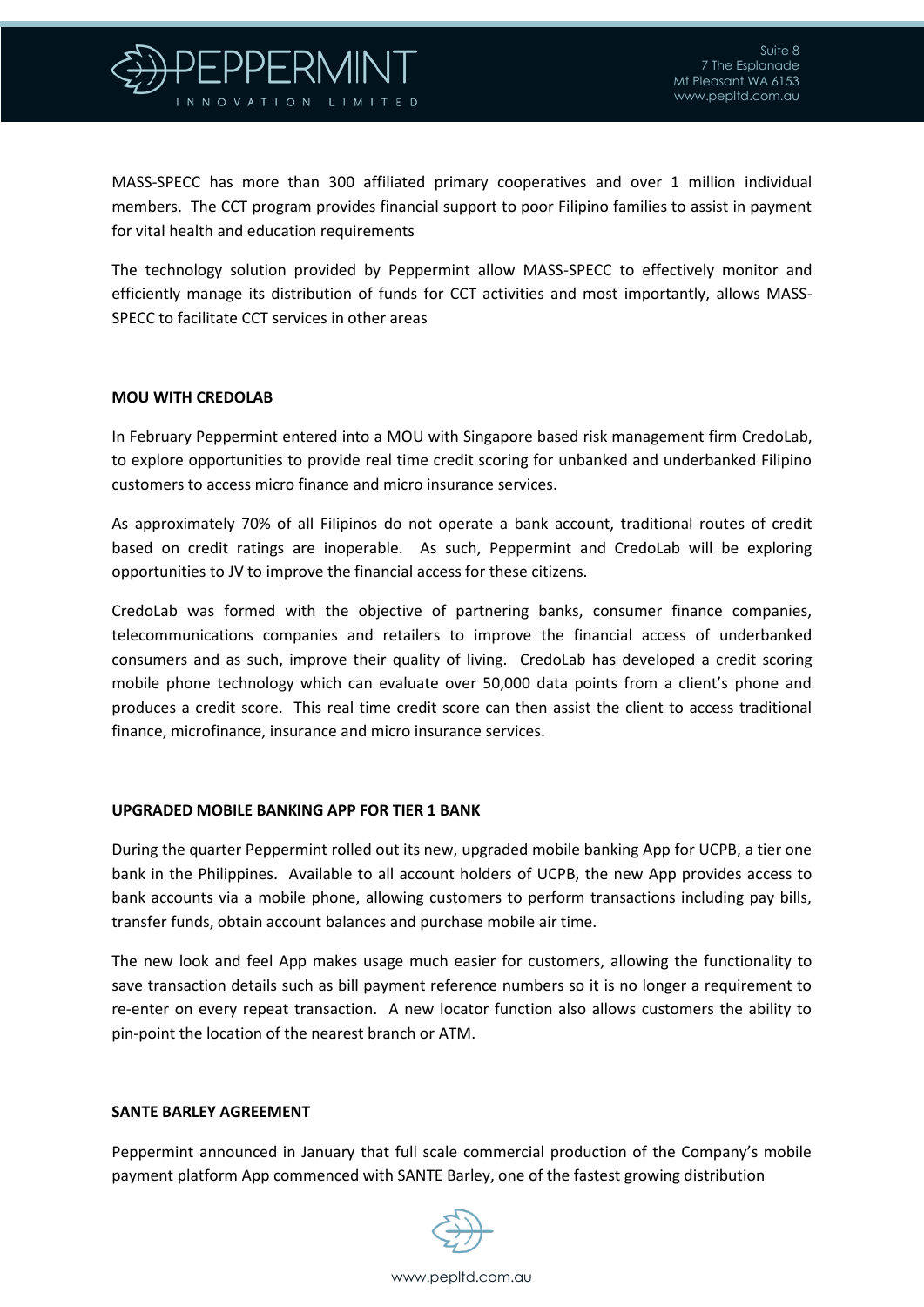

networks in the Philippines, with over 200,000 direct members, business partners and business branches. It is the Company's expectation that the roll out of commercialisation of the "League Pay" App, will significantly impact the Company revenue in the next 12 months and in turn, move towards its longer term goal of achieving AUD\$50 million over the next four years.

League Pay allows SANTE Barley's network to accept money from their customers who want to pay household bills, buy eLoad (mobile phone air time) and pending regulatory approval, provide mobile money transfer or remittance services.

Under the terms of the contract, both Peppermint and SANTE Barley will receive a fee each time a transaction takes place.

#### A**USTRALIAN INTERNATIONAL REMITTANCE BUSINESS**

Peppermint Payments Pty Ltd, trading under the business name "Bizmoto", is a wholly owned subsidiary of Peppermint Innovation Limited registered as an independent remittance dealer and as a remittance network provider on the Remittance Sector Register by AUSTRAC. Bizmoto is a registered Australian trademark of Peppermint Innovation Limited with Australian Trademark Number 1880929. The Company has continued its work to build a digital remittance business trading under the name "Bizmoto" and the portal to give access to that service will be live in the near future.

The Company also announced in mid-March that it had signed an exclusive option to acquire Australian based international remittance business AusRemit Pty Ltd (trading as RemitWisely). Under the terms of the Acquisition Agreement, subject to due diligence, Peppermint had the exclusive right to acquire 100% of AusRemit shares for a purchase price comprising 50 per cent Peppermint shares and 50 per cent cash.

In this process, Peppermint has engaged in rigorous due diligence which the Company considers very important when considering the international business of remitting funds overseas especially at the current time. At this stage this due diligence has raised issues which are of concern to Peppermint and the Company is considering its options with respect to the AusRemit agreement now.

#### **CORPORATE**

#### Capital Raise

On 9th February the Company placed 17,500,000 ordinary shares at 2 cents per share to sophisticated and professional investors to raise \$350,000.

#### Corporate Advisory Agreement

In March, Peppermint entered into an Option Incentive Agreement with the Private Equity Gateway Group Ltd (PEGG) with respect to its next round of fundraising. The Option Agreement follows the

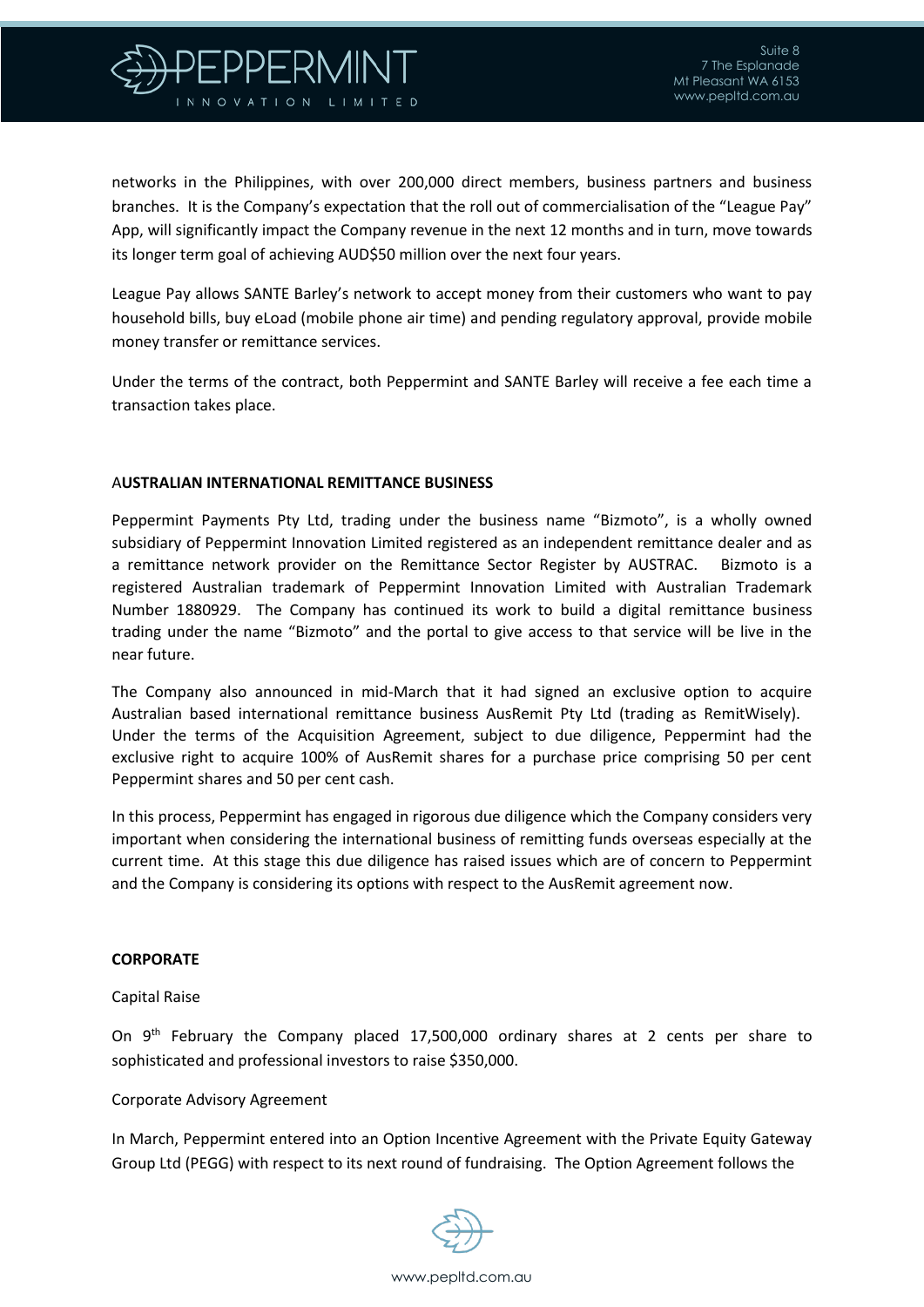

Consulting Agreement signed in May 2017 for PEGG to provide capital support to the Company going forward.

In accordance with the terms of the Consulting Agreement, the options under the incentive scheme will vest in four tranches following the raising of between \$2,000,000 and \$5,000,000 as follows:

- 10,000,000 Options will vest if at or after the Raising, the underlying Peppermint shares have traded and are trading at or above five cents (\$0.05) per Share (based on a 30 day VWAP) and each Option may be exercised by payment of three cents (\$0.03) to subscribe for one share
- 10,000,000 Options will vest two months from the date of the Raising if at, or after such date, the underlying Peppermint shares have traded and are trading at or above ten cents (\$0.10) per Share (based on a 30 day VWAP) and each Option may be exercised by payment of three cents (\$0.03) to subscribe for one share
- 10,000,000 Options will vest four months from the date of the Raising if at, or after such date, the underlying Peppermint shares have traded and are trading at or above fifteen cents (\$0.15) per Share (based on a 30 day VWAP) and each Option may be exercised by payment of five cents (\$0.05) to subscribe for one share
- 10,000,000 Options will vest six months from the date of the Raising if at, or after such date, the underlying Peppermint shares have traded and are trading at or above twenty cents (\$0.20) per Share (based on a 30 day VWAP) and each Option may be exercised by payment of five cents (\$0.05) to subscribe for one share

Options not exercised within twenty-four months of the Raising will automatically lapse.

#### **COMPANY OUTLOOK AND OBJECTIVES**

Peppermint's Managing Director and CEO Chris Kain said; "The company has previously advised that revenues received from some of our Tier 1 bank customers was reducing, due to the particular internal policies and requirements of these banks to bring ownership of this revenue stream generated from their customers in-house. This has impacted revenues for the March quarter.

"We continue, however, to progress our strategy of creating diversified revenue streams from multiple sources and note that while the Tier 1 Banks may have the capability to bring mobile banking in house, that is not necessarily the case with Tier 2 Banks or other financial organisations of which there are many in the Philippines."

"Further, our commitment to enter the international remittance market via our exclusive "Bizmoto" brand will soon be realised, with our "Bizmoto" portal scheduled to go live in the coming weeks.

"This is an exciting milestone for the company given the expanding size of the global remittance market, with the World Bank forecasting global remittances will top US\$616 billion in 2018 and increase to approximately US\$640 billion in 2019.

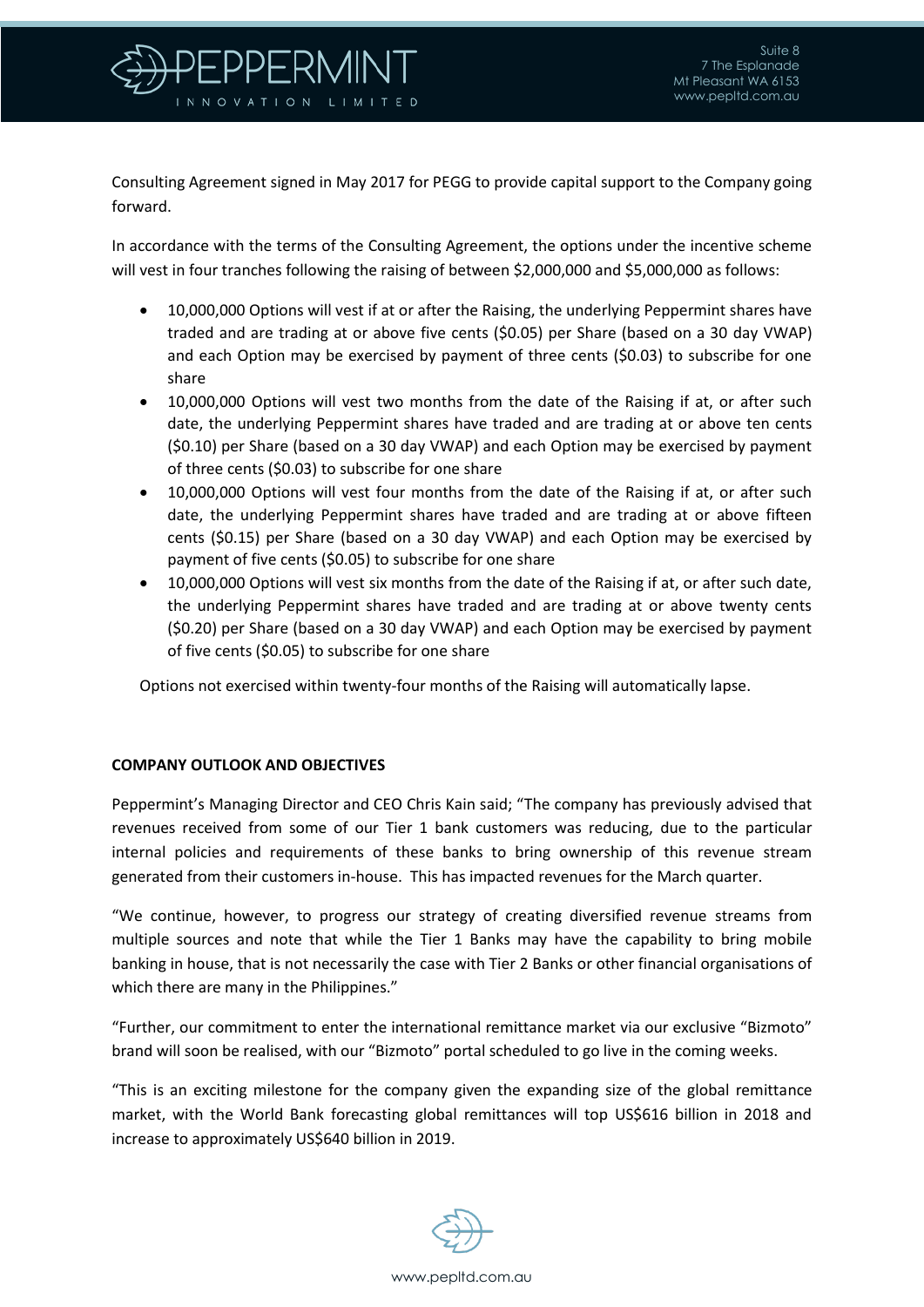

"In addition, and importantly, our strategic investors continue to wholeheartedly support our short and long term strategies for the company, investing at ongoing premiums to our prevailing share price to support our plans going forward.

"In turn, we will continue to work with our strategic investors and their allied parties in the Asian markets (who have just invested further capital into the Company at a premium of 3 cents per share) with a view to opening up new opportunities for Peppermint in the region."

### *Chris Kain will present a Company Update and Outlook Webinar Presentation in May at a date soon to be announced*

#### ENDS

For more information, please contact:

Chris Kain **Peter Taylor** Peter Taylor Managing Director & CEO **Investor Relations** [info@pepltd.com.au](mailto:info@pepltd.com.au) 0412 036 231

Peppermint Innovation Limited peter@nwrcommunications.com.au

#### **About Peppermint Innovation Limited:**

Peppermint Innovation is an Australian company focused on the commercialisation and further development of the Peppermint Platform, a mobile banking, payments and remittance technology designed for banks, mobile money operators, credit card companies and microfinance institutions. Peppermint currently operates the Peppermint Platform in the Philippines.

Peppermint has a particular focus in the developing world (starting with the Philippines) and on providing an attractive tool to the unbanked population to access mobile banking and remit money to and from family and others through a system not tied to a particular bank or telephony company.

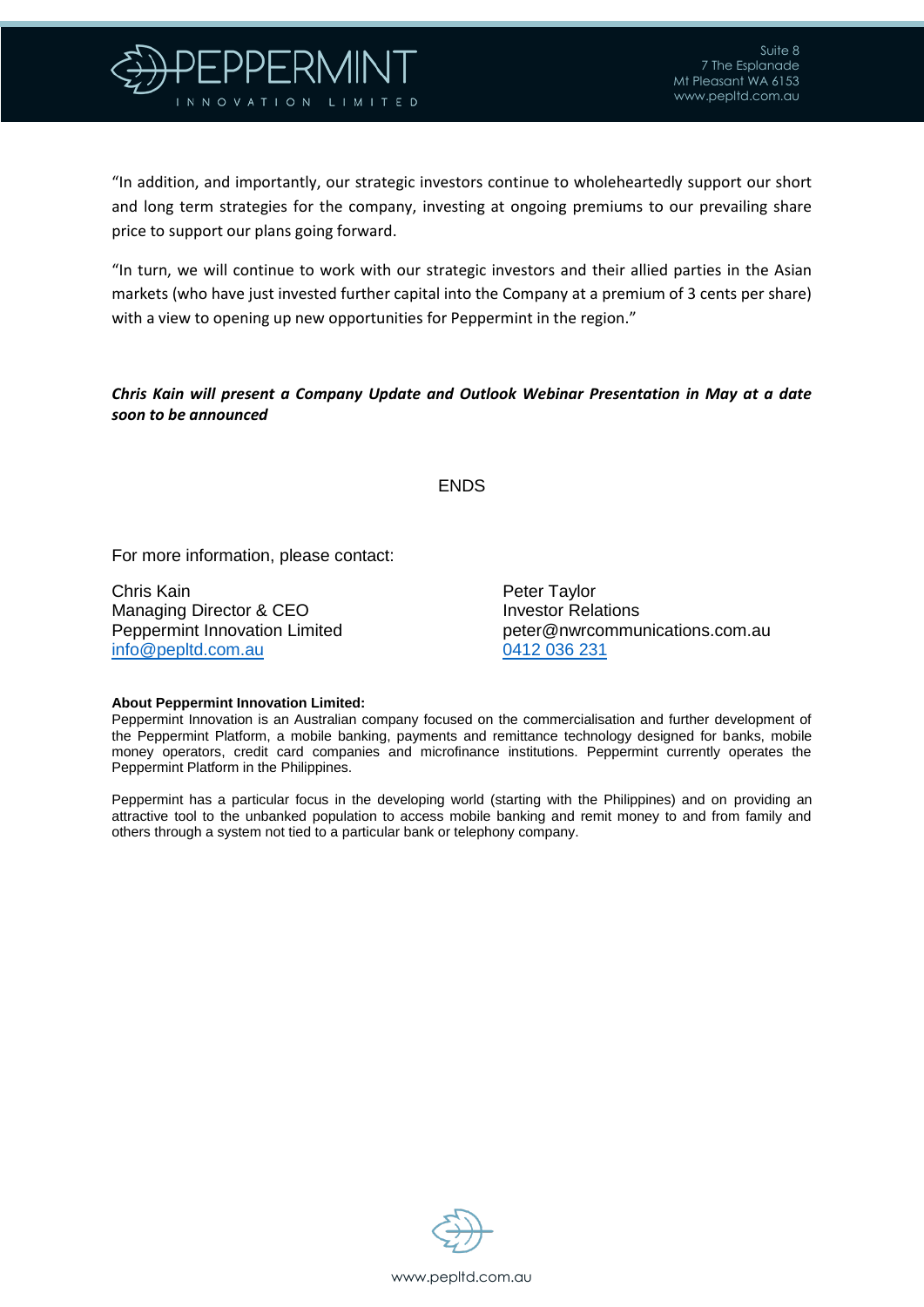

*+Rule 4.7B*

# **Appendix 4C**

# **Quarterly report for entities subject to Listing Rule 4.7B**

Introduced 31/03/00 Amended 30/09/01, 24/10/05, 17/12/10, 01/09/16

### **Name of entity**

Peppermint Innovation Limited

56 125 931 964 31 March 2018

**ABN Quarter ended ("current quarter")**

| <b>Consolidated statement of cash flows</b> |                                                     | <b>Current quarter</b><br>\$A'000 | Year to date<br>(9 months)<br>\$A'000 |  |
|---------------------------------------------|-----------------------------------------------------|-----------------------------------|---------------------------------------|--|
| 1.                                          | Cash flows from operating activities                |                                   |                                       |  |
| 1.1                                         | Receipts from customers                             | 190                               | 850                                   |  |
| 1.2                                         | Payments for                                        |                                   |                                       |  |
|                                             | research and development<br>(a)                     |                                   |                                       |  |
|                                             | product manufacturing and operating<br>(b)<br>costs | (57)                              | (611)                                 |  |
|                                             | advertising and marketing<br>(c)                    | (34)                              | (71)                                  |  |
|                                             | leased assets<br>(d)                                |                                   |                                       |  |
|                                             | staff costs<br>(e)                                  | (326)                             | (908)                                 |  |
|                                             | (f)<br>administration and corporate costs           | (201)                             | (409)                                 |  |
| 1.3                                         | Dividends received (see note 3)                     |                                   |                                       |  |
| 1.4                                         | Interest received                                   |                                   |                                       |  |
| 1.5                                         | Interest and other costs of finance paid            |                                   |                                       |  |
| 1.6                                         | Income taxes paid                                   |                                   |                                       |  |
| 1.7                                         | Government grants and tax incentives                |                                   |                                       |  |
| 1.8                                         | Other (provide details if material)                 |                                   |                                       |  |
| 1.9                                         | Net cash from / (used in) operating<br>activities   | (428)                             | (1, 149)                              |  |

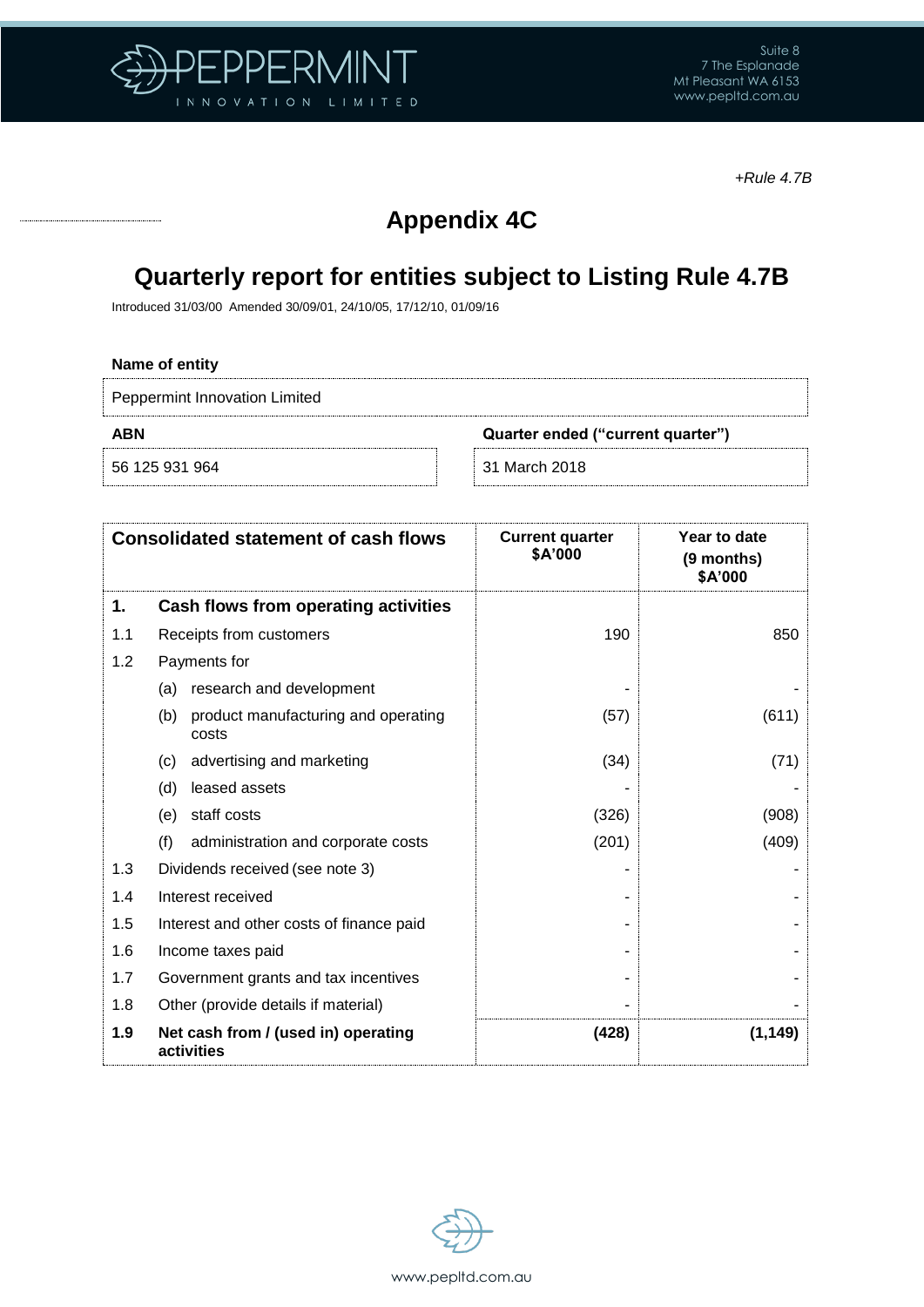

Suite 8 7 The Esplanade Mt Pleasant WA 6153 www.pepltd.com.au

| <b>Consolidated statement of cash flows</b> |                                                   | <b>Current quarter</b><br>\$A'000 | Year to date<br>(9 months)<br>\$A'000 |
|---------------------------------------------|---------------------------------------------------|-----------------------------------|---------------------------------------|
| 2.                                          | Cash flows from investing activities              |                                   |                                       |
| 2.1                                         | Payments to acquire:                              |                                   |                                       |
|                                             | property, plant and equipment<br>(a)              |                                   |                                       |
|                                             | businesses (see item 10)<br>(b)                   |                                   |                                       |
|                                             | (c)<br>investments                                | (2)                               | (2)                                   |
|                                             | intellectual property<br>(d)                      |                                   |                                       |
|                                             | other non-current assets<br>(e)                   |                                   |                                       |
| 2.2                                         | Proceeds from disposal of:                        |                                   |                                       |
|                                             | property, plant and equipment<br>(a)              |                                   |                                       |
|                                             | businesses (see item 10)<br>(b)                   |                                   |                                       |
|                                             | investments<br>(c)                                |                                   |                                       |
|                                             | intellectual property<br>(d)                      |                                   |                                       |
|                                             | other non-current assets<br>(e)                   |                                   |                                       |
| 2.3                                         | Cash flows from loans to other entities           |                                   |                                       |
| 2.4                                         | Dividends received (see note 3)                   |                                   |                                       |
| 2.5                                         | Other (provide details if material)               |                                   |                                       |
| 2.6                                         | Net cash from / (used in) investing<br>activities | (2)                               | (2)                                   |

| 3.   | Cash flows from financing activities                                           |      |       |
|------|--------------------------------------------------------------------------------|------|-------|
| 3.1  | Proceeds from issues of shares                                                 | 350  | 1,000 |
| 3.2  | Proceeds from issue of convertible notes                                       |      |       |
| 3.3  | Proceeds from exercise of share options                                        |      |       |
| 3.4  | Transaction costs related to issues of<br>shares, convertible notes or options | (33) | (59)  |
| 3.5  | Proceeds from borrowings                                                       |      |       |
| 3.6  | Repayment of borrowings                                                        |      |       |
| 3.7  | Transaction costs related to loans and<br>borrowings                           |      |       |
| 3.8  | Dividends paid                                                                 |      |       |
| 3.9  | Other (provide details if material)                                            |      |       |
| 3.10 | Net cash from / (used in) financing<br>activities                              | 317  | 941   |

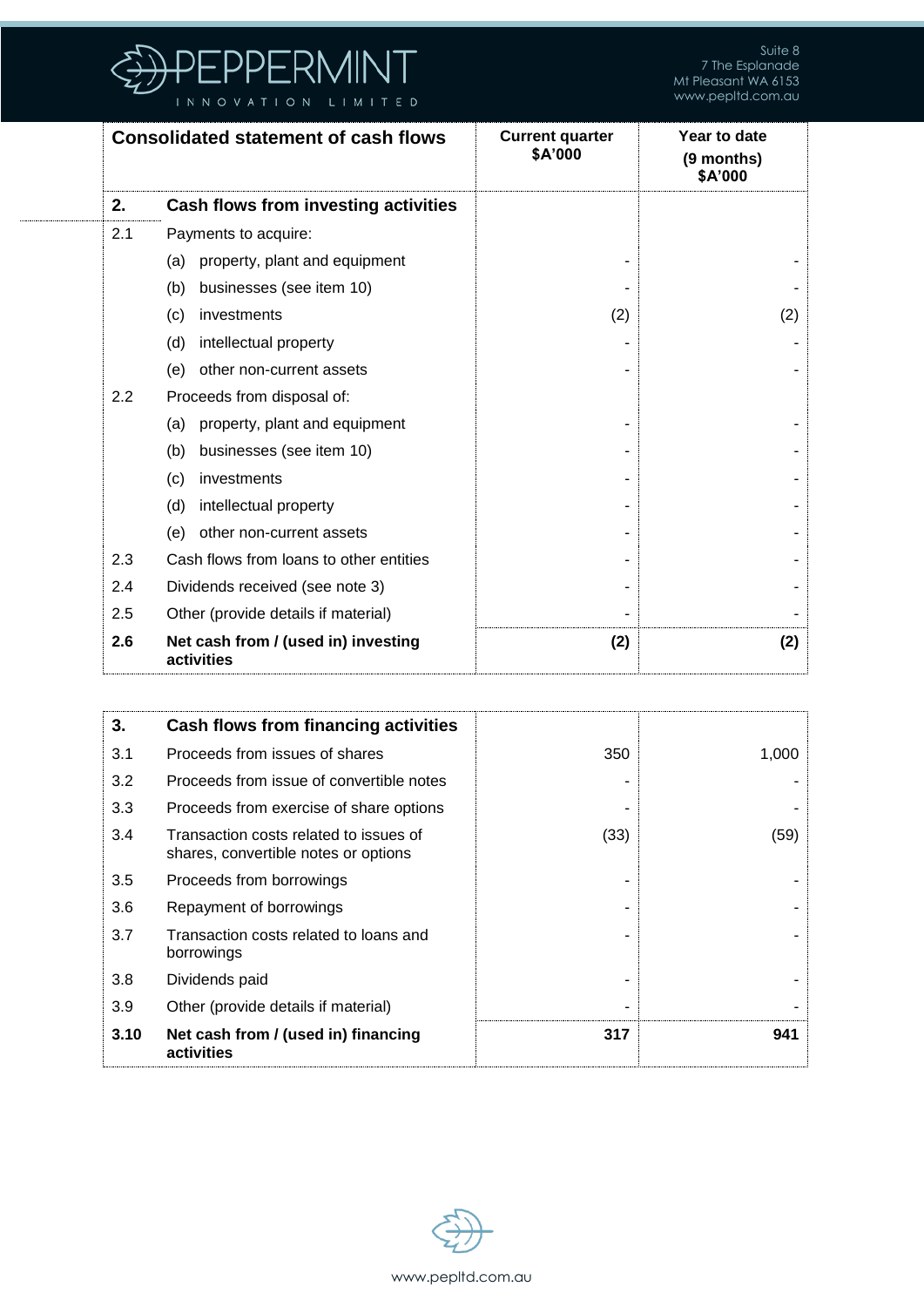

| <b>Consolidated statement of cash flows</b> |                                                                          | <b>Current quarter</b><br>\$A'000 | Year to date<br>(9 months)<br>\$A'000 |
|---------------------------------------------|--------------------------------------------------------------------------|-----------------------------------|---------------------------------------|
| 4.                                          | Net increase / (decrease) in cash and<br>cash equivalents for the period |                                   |                                       |
| 4.1                                         | Cash and cash equivalents at beginning of<br>quarter/year to date        | 332                               | 429                                   |
| 4.2                                         | Net cash from / (used in) operating<br>activities (item 1.9 above)       | (428)                             | (1, 149)                              |
| 4.3                                         | Net cash from / (used in) investing activities<br>(item 2.6 above)       | (2)                               | (2)                                   |
| 4.4                                         | Net cash from / (used in) financing activities<br>item 3.10 above)       | 317                               | 941                                   |
| 4.5                                         | Effect of movement in exchange rates on<br>cash held                     |                                   |                                       |
| 4.6                                         | Cash and cash equivalents at end of<br>quarter                           | 219                               | 219                                   |

| 5.  | Reconciliation of cash and cash<br>equivalents<br>at the end of the quarter (as shown in the<br>consolidated statement of cash flows) to the<br>related items in the accounts | <b>Current quarter</b><br>\$A'000 | <b>Previous quarter</b><br>\$A'000 |
|-----|-------------------------------------------------------------------------------------------------------------------------------------------------------------------------------|-----------------------------------|------------------------------------|
| 5.1 | Bank balances                                                                                                                                                                 | 203                               | 316                                |
| 5.2 | Call deposits                                                                                                                                                                 | 11                                | 11                                 |
| 5.3 | Bank overdrafts                                                                                                                                                               |                                   |                                    |
| 5.4 | Other (provide details)                                                                                                                                                       | 5                                 | 5                                  |
| 5.5 | Cash and cash equivalents at end of<br>quarter (should equal item 4.6 above)                                                                                                  | 219                               | 332                                |

| 6.                                                                                                                 | Payments to directors of the entity and their associates                          | <b>Current quarter</b><br><b>\$A'000</b> |  |
|--------------------------------------------------------------------------------------------------------------------|-----------------------------------------------------------------------------------|------------------------------------------|--|
| 6.1                                                                                                                | Aggregate amount of payments to these parties included in item 1.2                | 184.                                     |  |
| 6.2                                                                                                                | Aggregate amount of cash flow from loans to these parties included<br>in item 2.3 |                                          |  |
| 6.3<br>Include below any explanation necessary to understand the transactions included in<br>items $6.1$ and $6.2$ |                                                                                   |                                          |  |
|                                                                                                                    | Director's fees, executive remuneration and consulting fees.                      |                                          |  |

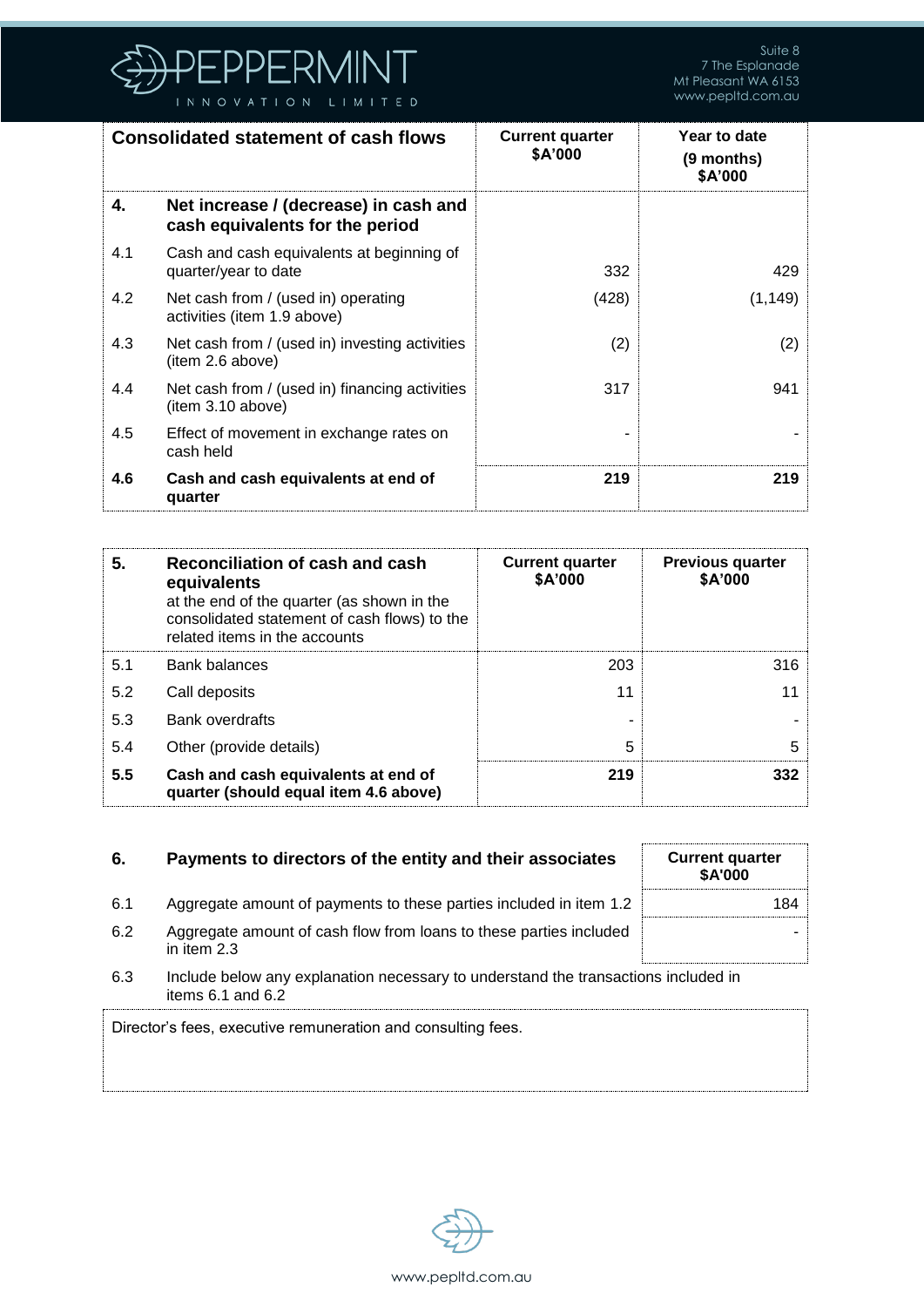

## **7. Payments to related entities of the entity and their associates**

| <b>Current quarter</b><br>\$A'000 |  |  |  |  |
|-----------------------------------|--|--|--|--|
|                                   |  |  |  |  |
|                                   |  |  |  |  |
|                                   |  |  |  |  |

**Amount drawn at quarter end \$A'000**

- 7.1 Aggregate amount of payments to these parties included in item 1.2 7.2 Aggregate amount of cash flow from loans to these parties included
- 7.3 Include below any explanation necessary to understand the transactions included in items 7.1 and 7.2

| n/a |  |
|-----|--|
|     |  |
|     |  |

#### **8. Financing facilities available** *Add notes as necessary for an understanding of the position*

8.1 Loan facilities - -

in item 2.3

- 
- 
- 8.2 Credit standby arrangements and the standard standard standard standard standard standard standard standard standard standard standard standard standard standard standard standard standard standard standard standard st 8.3 Other (please specify) and the set of the set of the set of the set of the set of the set of the set of the set of the set of the set of the set of the set of the set of the set of the set of the set of the set of the 8.4 Include below a description of each facility above, including the lender, interest rate and

**Total facility amount at quarter end \$A'000** 

whether it is secured or unsecured. If any additional facilities have been entered into or are proposed to be entered into after quarter end, include details of those facilities as well.

## n/a

| 9.  | <b>Estimated cash outflows for next quarter</b> | <b>\$A'000</b> |
|-----|-------------------------------------------------|----------------|
| 9.1 | Research and development                        |                |
| 9.2 | Product manufacturing and operating costs       | 5              |
| 9.3 | Advertising and marketing                       | 32             |
| 9.4 | Leased assets                                   |                |
| 9.5 | Staff costs                                     | 306            |
| 9.6 | Administration and corporate costs              | 85             |
| 9.7 | Other (provide details if material)             |                |
| 9.8 | <b>Total estimated cash outflows</b>            | 428            |